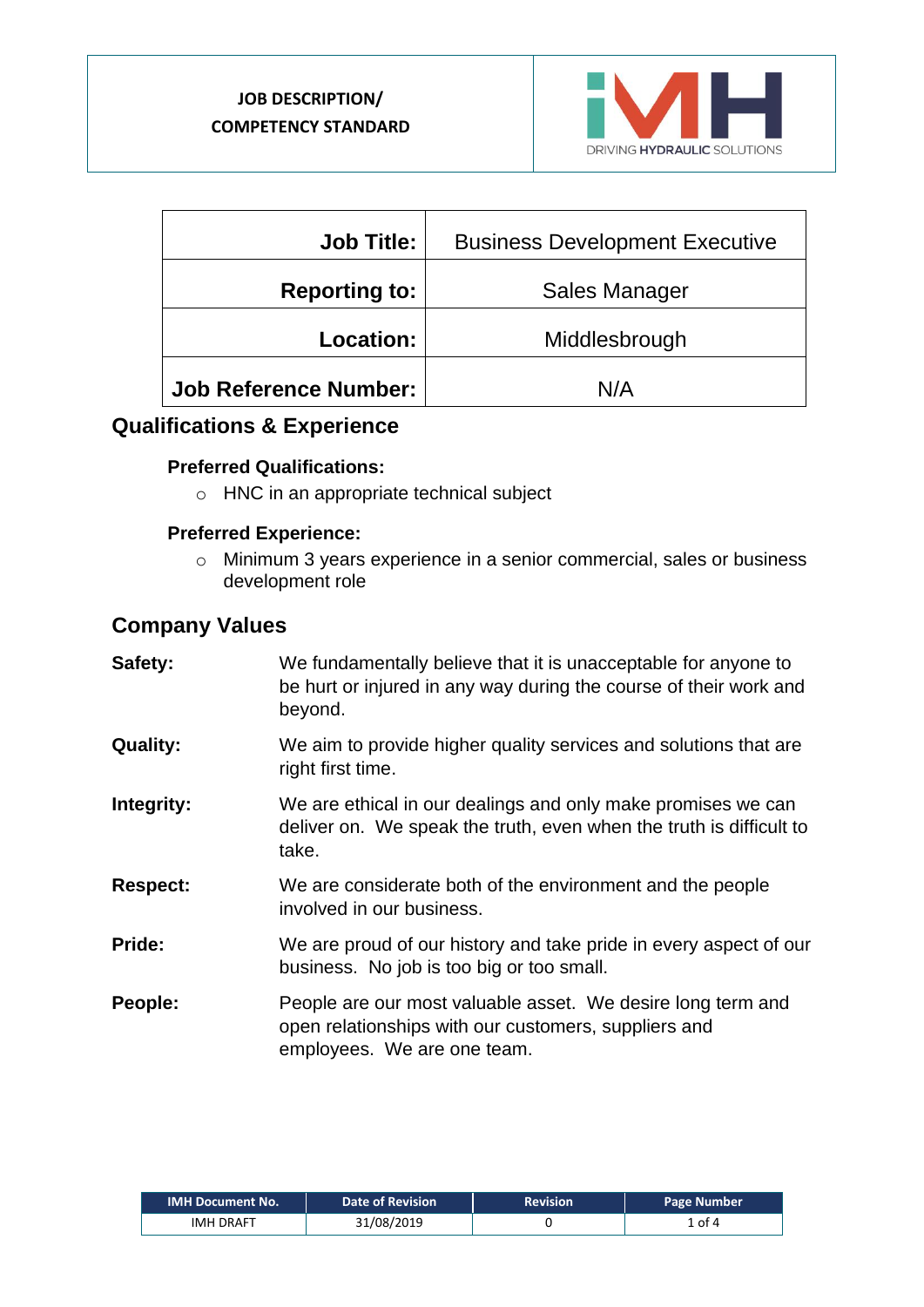### **JOB DESCRIPTION/ COMPETENCY STANDARD**



## **Management Competencies**

| Team working:    | Develops and builds strong working relationships<br>both internally and externally                                     |
|------------------|------------------------------------------------------------------------------------------------------------------------|
| Innovation:      | Seeks to continuously challenge and improve the norm<br>with creative solutions that provide commercial<br>opportunity |
| Listening:       | Focuses on the needs of the customer (internally and<br>externally) and the challenges they face                       |
| <b>Planning:</b> | Effectively utilises appropriate assets and resources in a<br>timely and coordinated manner                            |
| Leadership:      | Effectively leads and inspires others                                                                                  |

# **Technical Competencies**

Networks and builds strong working relationships with clients and potential clients

Holds strategic level commercial awareness with effective use of negotiation techniques and pricing management

Evaluate technical and contractual information

Possesses high level understanding of project risk and the varied risk management processes and techniques that can be adopted

Protects and develops strategic client relationships with clear and effective communication

| <b>IMH Document No.</b> | <b>Date of Revision</b> | <b>Revision</b> | <b>Page Number</b> |
|-------------------------|-------------------------|-----------------|--------------------|
| <b>IMH DRAFT</b>        | 31/08/2019              |                 | 2 of 4             |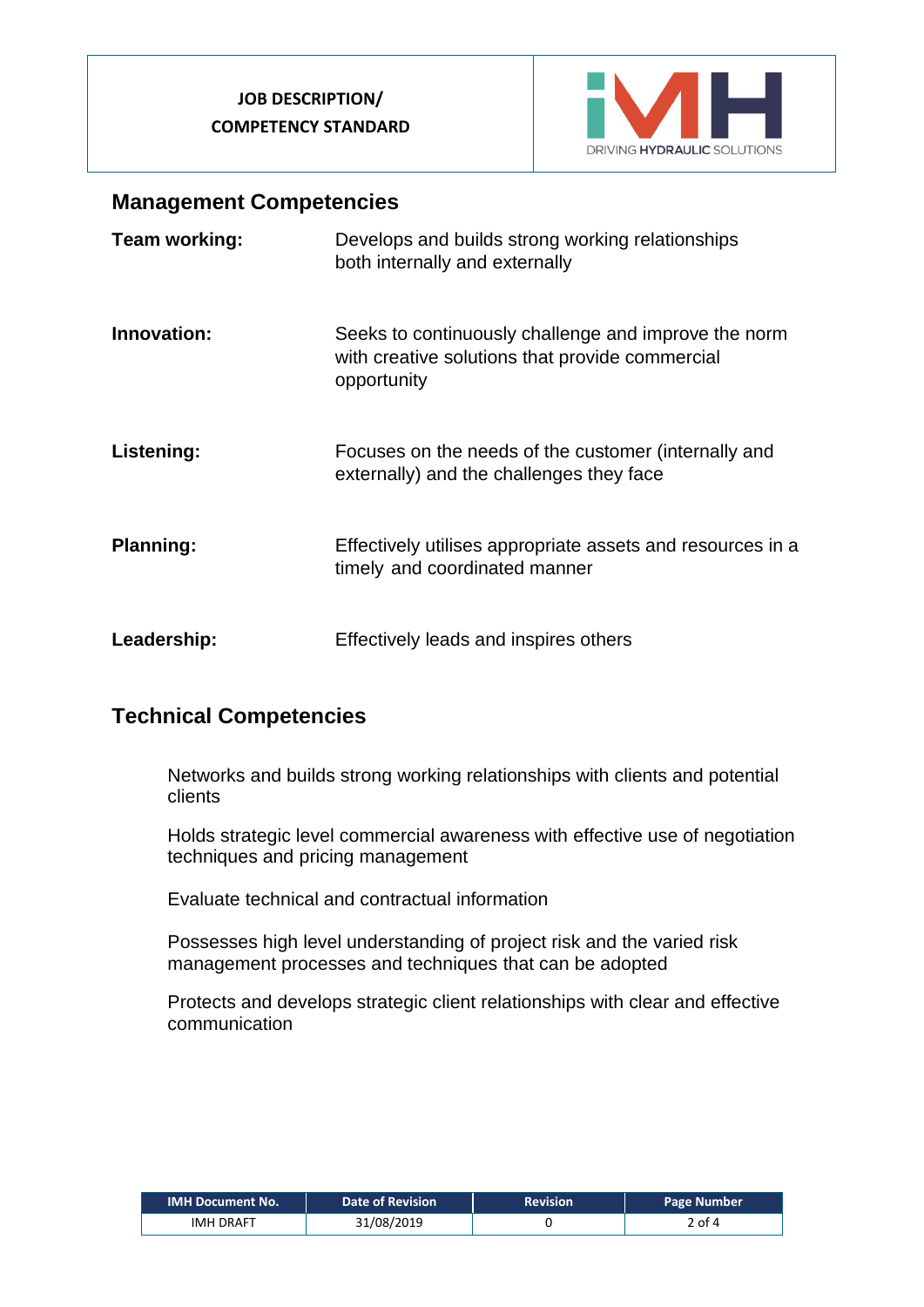### **JOB DESCRIPTION/ COMPETENCY STANDARD**



## **Key Duties**

- o Drive and promote health, safety, environmental and quality standards
- $\circ$  Drive and promote the company mission, vision and values
- o Complete client PQQ's
- o Client visits to understand their challenges and identification of potential work opportunities for the Company
- o Ensure submission of all received enquiries/proposals with requested information in line with client requirements and within time deadlines. Application for extensions when timescales are not achievable
- o Book RFQ's into the ERP system with the relevant information to provide the client with a quotation
- o Manage Sales Opportunities through the ERP system
- o Client liaison and management of client expectations
- o Follow up on all enquiry/proposal submissions. Gain understanding of why proposals were successful or otherwise for company planning purposes
- o Prioritise, plan and organise client visits to the Company
- o Identify and agree enquiry/proposal KPI's
- o Monitor, measure control and report on all enquiry/proposal activity and progress against KPI's including the identification and implementation of actions required to achieve set targets
- o Build strong internal relationships with senior managers in order to obtain the necessary support for bid submissions
- o Assist during sales negotiations
- o Liaison with clients in the event of clarification, disputes, etc

| <b>IMH Document No.</b> | <b>Date of Revision</b> | <b>Revision</b> | <b>Page Number</b> |
|-------------------------|-------------------------|-----------------|--------------------|
| <b>IMH DRAFT</b>        | 31/08/2019              |                 | 3 of 4             |